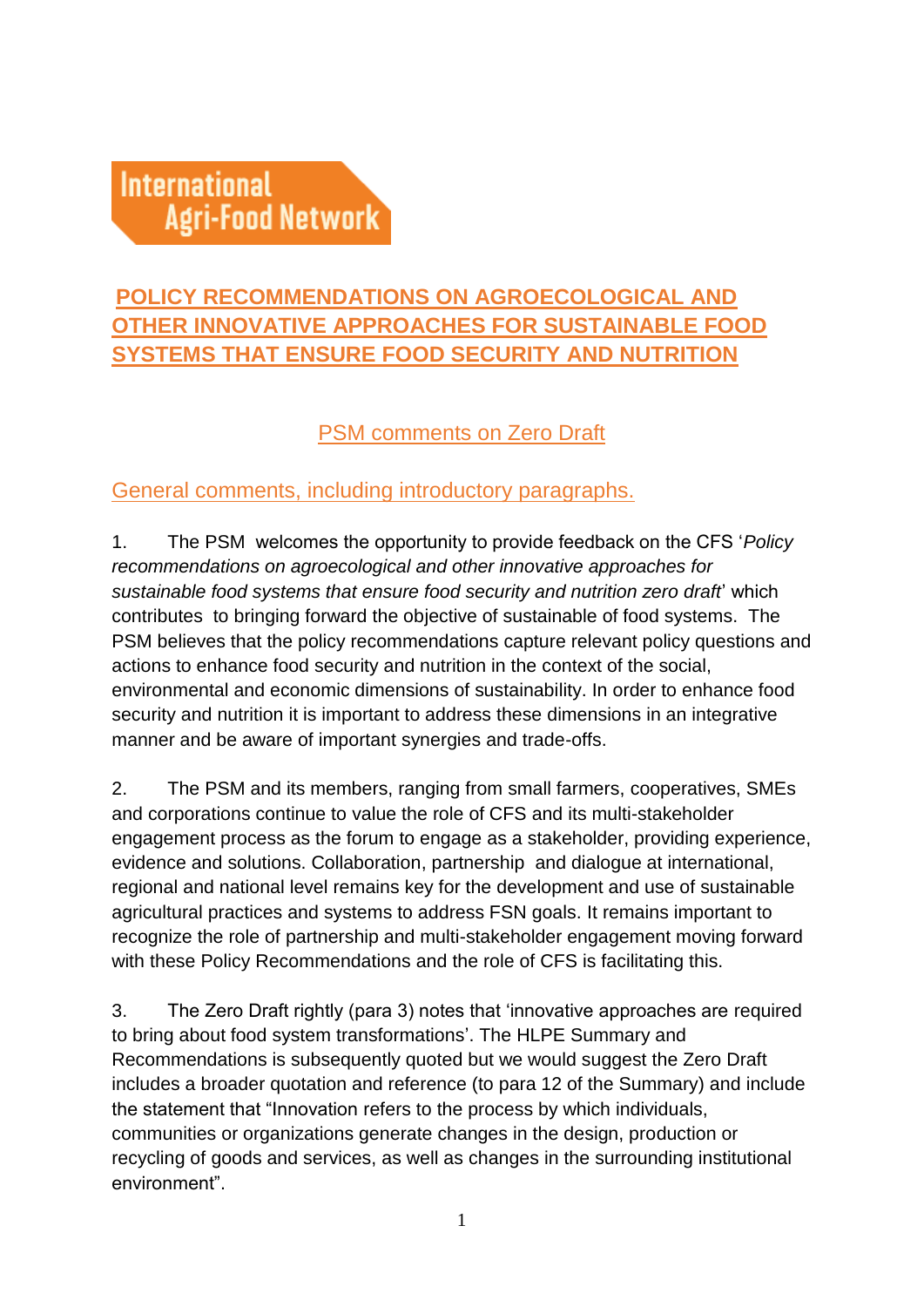4. Similarly, para 4 and 5 refer to innovative approaches and while the FAO Conference Resolution 7/2019 is referred to, one of the key statements made (and repeated in the Ten Elements paper) is missing. This was highlighted for inclusion by PSM both at the Open Day event and in written comments: "Agroecology *is one approach, among others, to contribute to feeding sustainably a growing population and support countries in achieving Sustainable Development Goals and coexists with a broad range of sustainable agricultural approaches that can contribute to meeting the challenges facing farmers and food systems".* This should replace, or be added to, the last sentence of paragraph 5.

5. PSM recognizes the diversity in approaches to farming and the variety of techniques (tools) farmers have at their disposal is crucial for the sustainability of food systems. It enables farmers and farming to adapt to ever changing conditions. As the Zero Draft notes, there is no one size fits all.

6. However, in the preceding paragraphs (4-7) the introductory discussion is not completely clear about the distinction between approaches and technologies in farming. This distinction is important is because different technologies can be valuable for different farming systems or approaches (a point PSM believes New Zealand made in its written comments). Different technologies provide a 'toolbox' of interventions that can be used by every farmer regardless of the farming system or approach. PSM recommends to make a clear distinction between approaches (agroecology, regenerative agriculture, agroforestry and organic agriculture) on the one hand and techniques and practices (e.g. biotechnology, ecosystem restoration, digitalization and precision agriculture) on the other.

7. This distinction has been recognized by the UN General Assembly who (December 2017) formally supported the need for convergence of all the available technologies and their use in integrated solutions that are able to address local needs and societal requirements: *"Recognizing the need to further enhance the linkages between agricultural technology and agroecological principles, such as recycling, resource use efficiency, reducing external inputs, diversification, integration, soil health and synergies, in order to design sustainable farming systems that strengthen the interactions between plants, animals, humans and the environment for food security and nutrition, enhance productivity, improve nutrition and conserve the natural resource base, and attain more sustainable and innovative food systems".* (General Assembly resolution Dec 2017 http://undocs.org/A/C.2/72/L.33/Rev.1).

8. Regardless of the system or approach a farmer uses, the farmer needs access to the necessary tools or practices. The sustainability of every farming system or approach (agroecological, organic or conventional) is depended on the ability of farmers to solve the challenges farmers face. All farmers need seeds,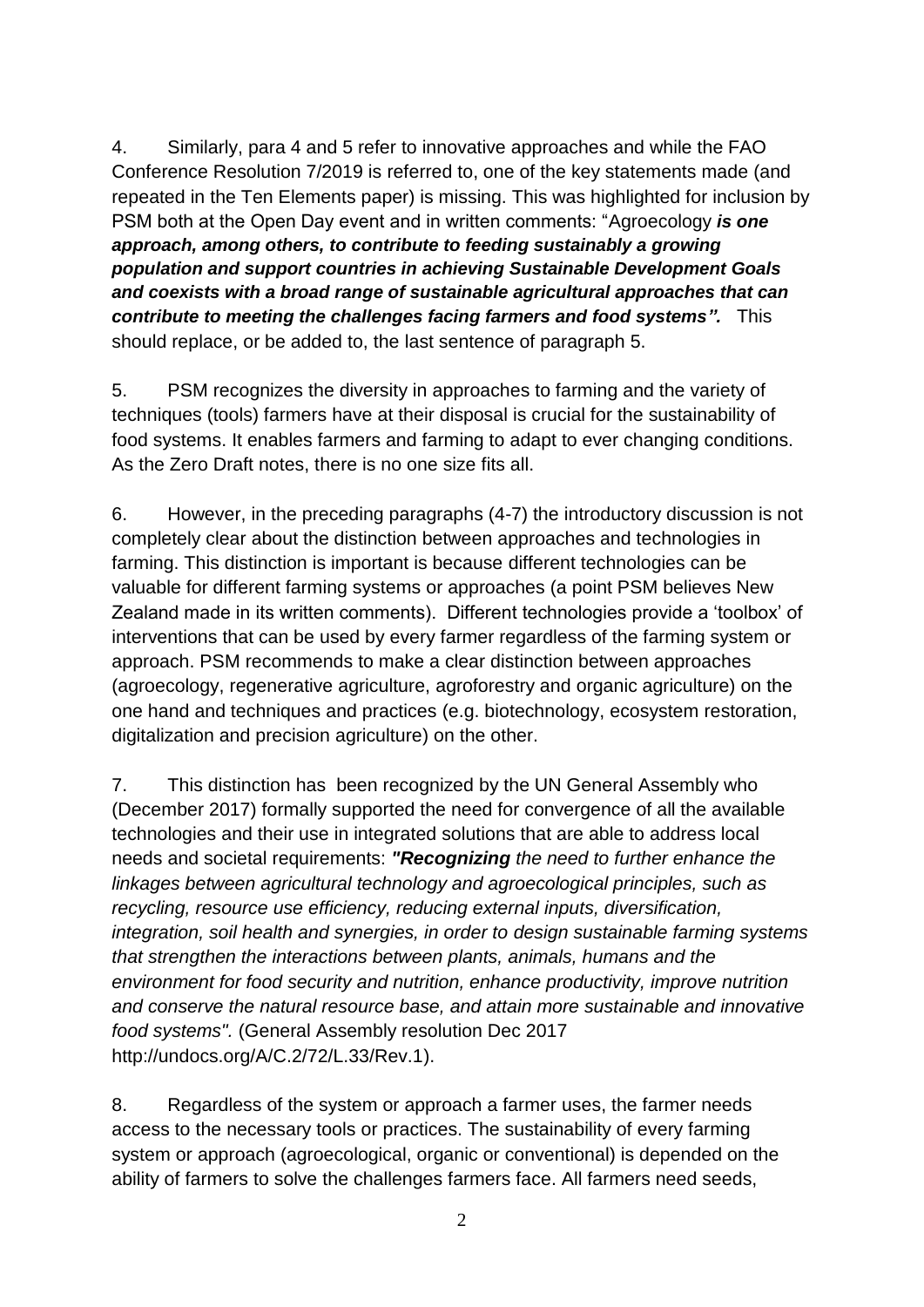ecosystem services (pollination, soil health, and natural pest control), water, nutrients, decisions support, mechanical, physical, agro-chemical or biological intervention methods, etc. to build resilient and sustainable farming systems or approaches.

9. As highlighted in previous written comments and verbal statements PSM recommends a fuller discussion of digitalisation and other ongoing innovations. The Zero Draft is intended to be a set of policy recommendations for agroecology and 'other innovations' but remains limited on innovations. This is of concern when it is noted that the FAO Conference (Resolution 7/2019) has already requested FAO to assist countries and regions towards sustainable agriculture and food systems by: "Encouraging innovation in agriculture, *inter alia*, through the utilization of relevant and context adapted technology and tools - including ICT and biotechnology". The Zero Draft should, in exemplifying the role of CFS, further develop these ongoing initiatives, as introduced by the HLPE Report.

10. The HLPE Report itself notes that "On a global scale, modern biotechnologies are *de facto* part of the transition towards sustainable food systems because they are already a significant component of the agricultural systems of a number of countries". While agroecological approaches should indeed be considered a necessary component of sustainable food systems, these approaches are readily complemented through the use of modern biotechnology, correctly regulated. Sustainable examples of this include hybrid seed technology that offer greater resilience to climate and soil conditions, allowing farmers to grow food on otherwise unproductive land. Access to higher quality seeds and crop technologies allows farmers a viable pathway (and cognizant of labour/capital constraints) to enter their goods into local/national agriculture market, and to benefit from that financially as a result.

11. Para 6 Digital agriculture: PSM has previously highlighted the breadth of evidence and experience of digital agriculture for all farmers that "is" happening now, as well as what "can" happen (para 6). Recommend to insert in 2nd to last sentence "farmers at all scales" so it reads, "Digitalization can support farmers at all scales especially smallholders in improving their resource management and competitiveness." For example, blockchain technology (as FAO's own programmes in Vietnam livestock marketing, in conjunction with Government) indicate, provides increasing transparency and more information to consumers on where food comes from and how it is produced. This provides further opportunities with regards to farmers' access to markets. While para 7 highlights the negative issues raised by the concept note of the proposed International Digital Council it would be useful to include positive aspects of improved access to and use of data on soils, climate data (rainfall patterns), production and price variability that "is" happening now.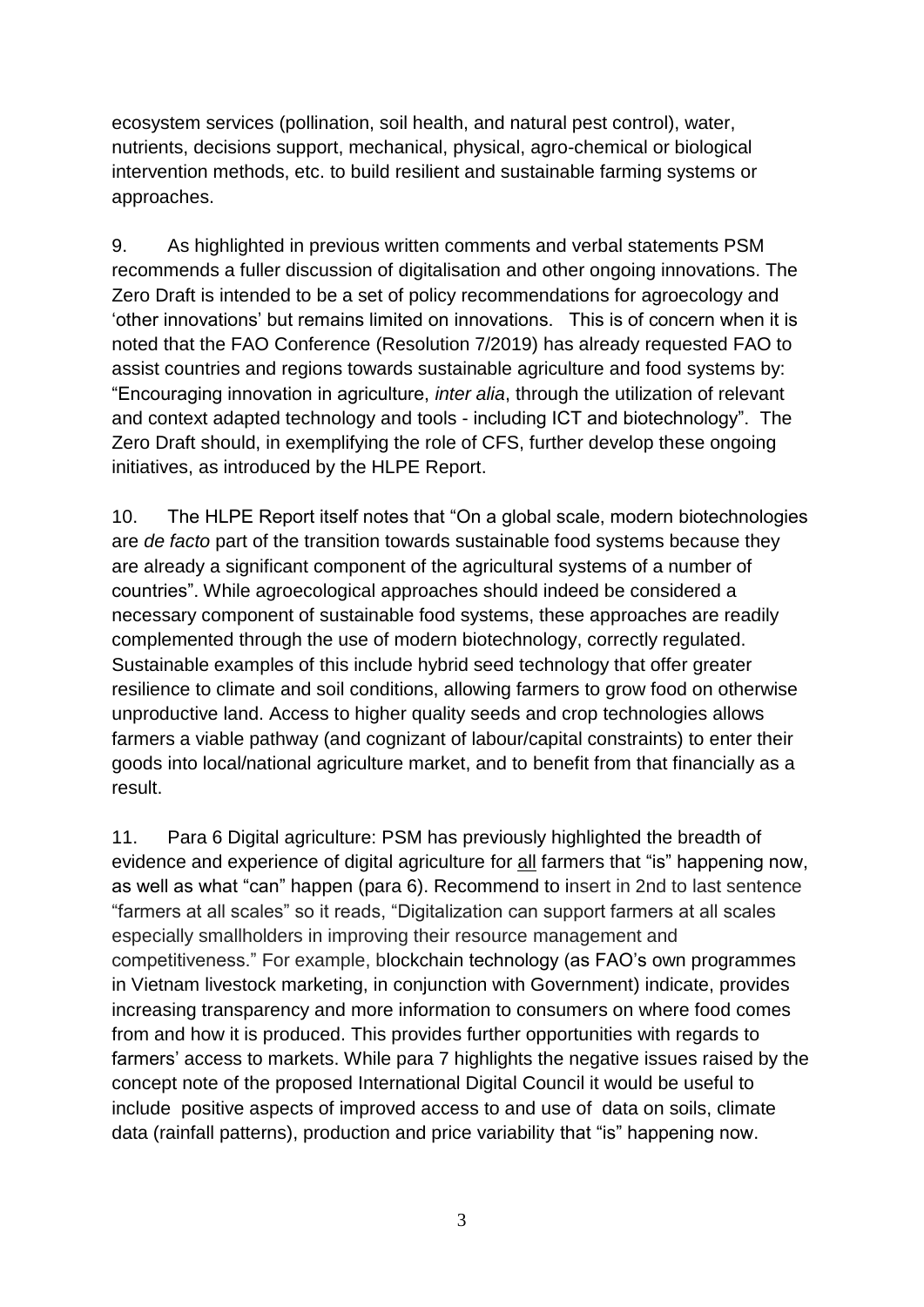## Specific comments on Recommendations

#### **I. Lay policy foundations for transforming food systems to ensure sustainability and enhance food security and nutrition through agroecological and other innovative approaches**

12. The HLPE Report addressed Recommendation 1 to "All stakeholders involved in food systems (including: States, local authorities, intergovernmental organizations (IGOs), civil society and the private sector, research and academic institutions)". It is not clear why the Zero Draft only refers to "States", which fails to build on and develop the multistakeholder partnerships and roles of all CFS stakeholders. PSM recommends to use both the original title and the stakeholders involved in food systems for this and ALL OTHER Recommendations.

13. Para 10: The HLPE Report (recommendation 1 b) recommended all stakeholders to "use relevant performance metrics for food systems that consider all environmental, social and economic impacts of food production and consumption". This was included in the Rapporteur's Summary: Need for clear data and performance measurements to assess the impact of transitioning to sustainable food systems. The new phraseology introduced that simply refers to "impact assessment findings" should be replaced with the original text.

14. Para 11: It will also be important that all stakeholders, in promoting innovations that are sustainable, also acknowledge the need for policies to be in place to openly promote and incentivize innovations that support sustainable agricultural transformation. This could include, for example, new plant breeding techniques, which would bring needed benefit to the environment, ecosystem services, food loss waste etc. This also requires emphasis on the economic dimension of sustainability which help to drive change towards the envisioned outcomes: economic incentives for improving farmers' prosperity and their families and for people and institutions to invest in such systems transformations. This is particularly important for youth's engagement.

15. As indicated by the Swiss National FAO Committee, (Agroecology as a means to achieve the Sustainable Development Goals', February 2019), many agroecological systems have a high initial demand for labor and can be more labor intense in general, transaction costs can be high for market and processing opportunities. Agroecological systems can result in a reduction of yields that needs to be compensated by cost savings, higher product prices or other support measures in order to ensure the economic viability of the farms. Economic sustainability needs to include food security and food accessibility at affordable prices.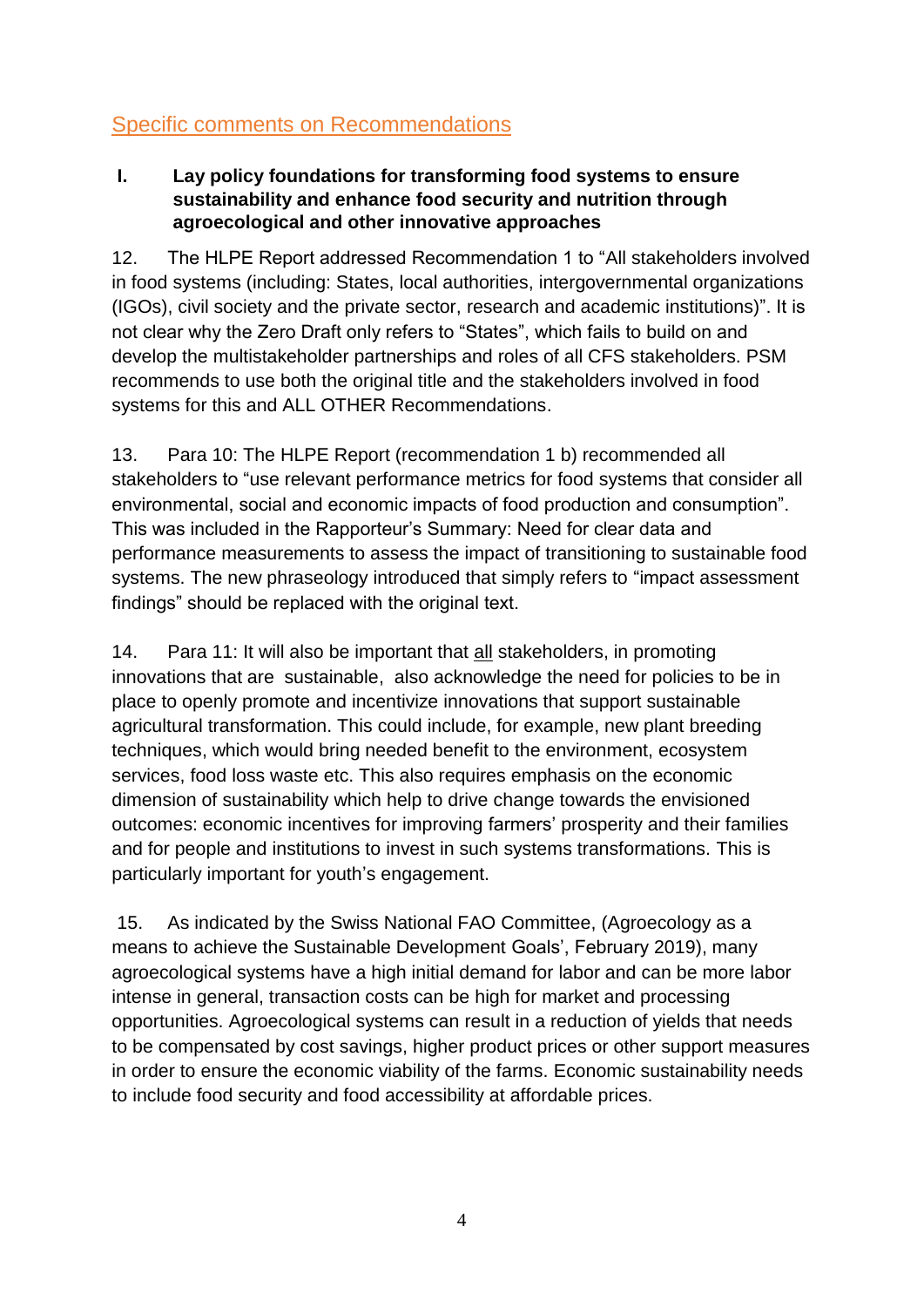#### **II. Support transitions to diversified and resilient food systems**

16. Para 19: The text concerning Biodiversity in the Rapporteur's Note was more focused and concise than the 5-line complex sentence now proposed. While PSM recognizes the importance of all the individual elements captured in paragraph 19, is concerned that integrating all these elements into one system or approach could lead to the loss of diversity of existing systems themselves. I.E. This level of prescription might reduce diversity. There are many ways to improve the sustainability of farming systems, depending on the context of the farming systems. Favoring natural processes and biological interactions for soil fertility, soil water, crop protection and productivity is one approach only. From a sustainability perspective, other approaches, tools and practices should be included. Therefore recommend to delete "favouring" in line three and replace with "including".

17. Para 21: PSM would propose the following text for the paragraph: "Recognize the enormous contribution that family farmers have been making to the effective use and conservation of genetic resources by affirming core principles expressed in the texts of the International Treaty on Plant Genetic Resources for Food and Agriculture and the Convention on Biological Diversity, without limiting any rights that farmers have to save, use and exchange farm-saved seed/propagating material, subject to national law and as appropriate".

18. In addition, it remains important that farmers of all sizes have a choice of the seed that best meets their needs and have access to all varieties (local, commercial, developed by the public or private sector). A supportive innovation framework, e.g. as expressed in UPOV Act 1991 (The International Union for the Protection of New Varieties of Plants), contributes to the increased number of varieties available to farmers around the world. Without this, limited innovation would occur, ultimately impeding farmers' ability to adapt to the challenges of: climate change, water scarcity, sustainable management of arable land.

19. Paras 24-26: An additional paragraph under 'sustainable healthy diets' is suggested to further develop consumer knowledge and choice: "Support producers and consumers to make more informed choices and access local markets more rapidly and efficiently by promoting lower cost, comprehensive, supply chain transparency and traceability mechanisms".

20. Para 28: PSM recommends to insert "all scales of enterprises, including" to read: "Support all scales of enterprises including small and medium sized ones that provide goods and services for diversified and resilient food systems."

#### **III. Strengthen comprehensive monitoring and impact assessments to ensure that innovative approaches support sustainable food systems that enhance food security and nutrition**

21. It is not clear why the title of this section, as worded both in the HLPE Report and the Rapporteur's Note has been changed. The original title should be used.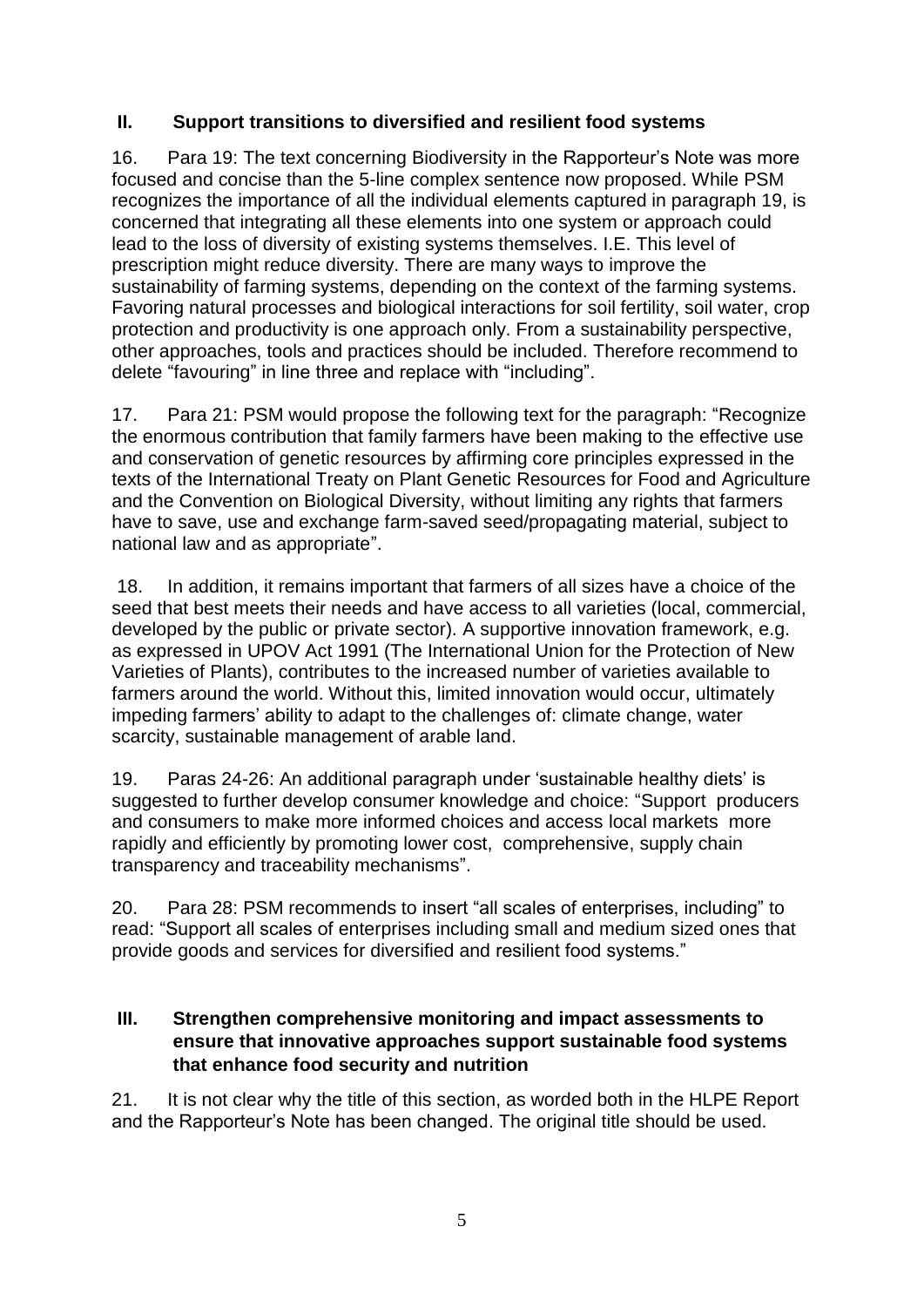22. The HLPE Report highlighted that: "Comprehensive performance metrics, covering all the impacts of agriculture and food systems, are a key requirement for rational decision-making" (para 34, Summary).

23. The HLPE Report Recommendation (5 a), recommended that 'States and IGOs, in collaboration with academic institutions, civil society and the private sector, should': "develop practical, scientifically grounded and comprehensive performance metrics and indicators of agriculture and food systems as a basis for assessment, policy implementation and investment decisions, including total factor productivity of livelihoods, land equivalent ratio multifunctionality of landscapes and ecological footprint of food systems, as well as impacts on beneficial organisms, dietary diversity and nutritional outcomes, women's empowerment, income stability and employment conditions, as appropriate".

24. The PSM notes that this Recommendation and text was broadly endorsed by participants during the Open Day event, as captured in the Rapporteur's Summary. It is not clear why new text has been developed that only refers to 'assessment of impact" with no reference to any of the previous text in the Recommendation e.g. "practical, scientifically grounded and comprehensive performance metrics and indicators of agriculture and food systems".

25. PSM recommends the text of Recommendation 5 a) be reinserted.

26. Apart from basic production and efficiency indicators there is a need to measure GHG emissions efficiency through amount of GHG emissions produced per unit of output produced. Furthermore, in order to measure farm level contribution to sustainable practices, data (already being collected through on-farm surveys and censuses and used for accreditation schemes of environmental outcomes of regenerative agriculture), can monitor the number of hectares of farmland with:

- Minimal soil disturbance and sequestered carbon;
- Permanent soil cover:
- Crop rotations:
- Buffer strips to reduce soil erosion; and,
- Water (incl. infiltration rates) and nutrient management.

### **IV. Strengthen support for research, training and education and reconfigure knowledge generation and sharing to foster co-learning**

27. The HLPE Report had originally focused this, needed, Recommendation on: States and IGOs, in collaboration with academic institutions, civil society and the private sector. It appears this multi-stakeholder approach has been withdrawn with only 'public research institutions' included. PSM recognizes the value of a multi